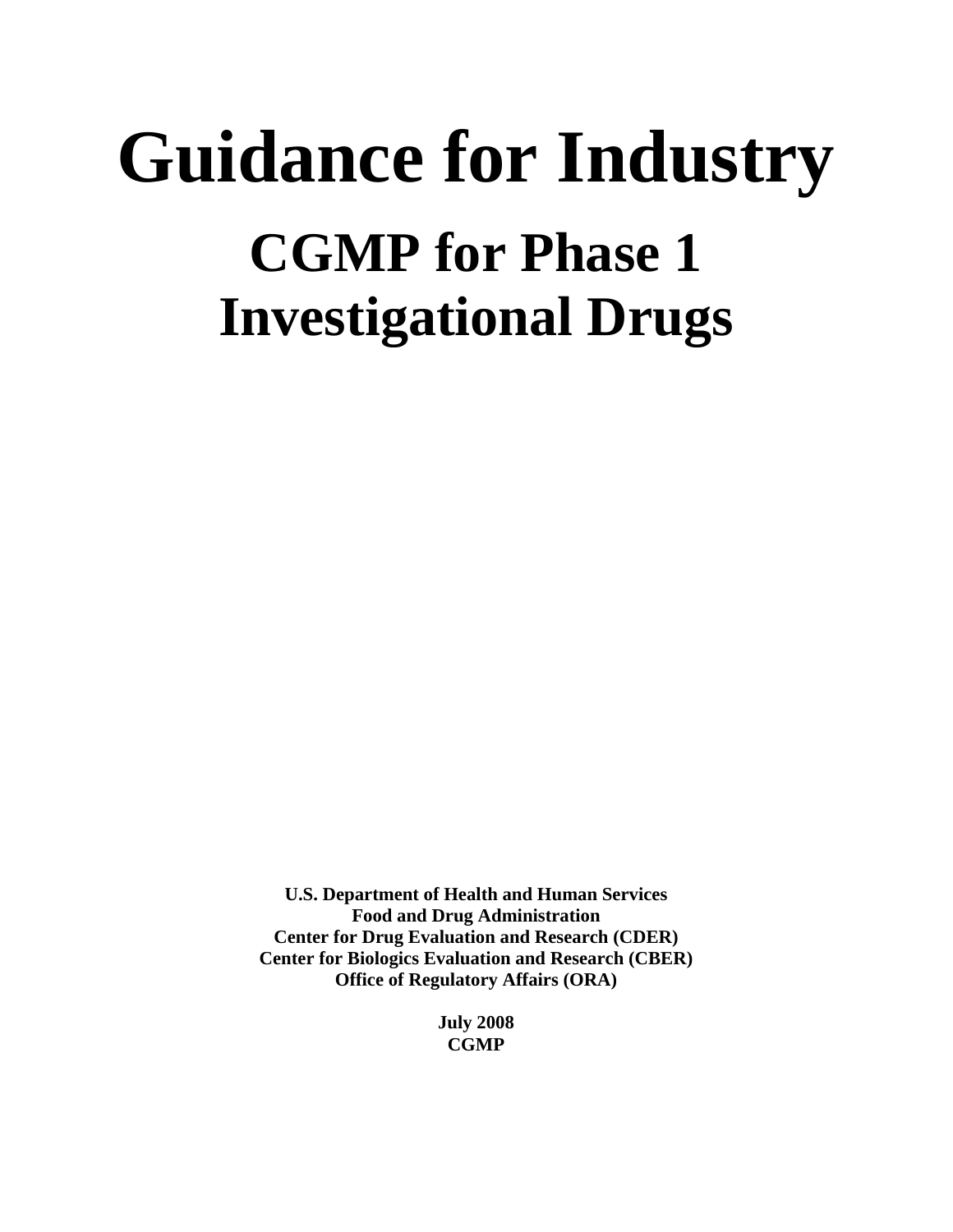# **Guidance for Industry CGMP for Phase 1 Investigational Drugs**

*Additional copies are available from:* 

*Office of Training and Communication Division of Drug Information, HFD-240 Center for Drug Evaluation and Research Food and Drug Administration 5600 Fishers Lane Rockville, MD 20857 (Tel) 301-827-4573 http://www.fda.gov/cder/guidance/index.htm* 

*or* 

 *Office of Communication, Training and Manufacturers Assistance, HFM-40 Center for Biologics Evaluation and Research Food and Drug Administration 1401 Rockville Pike, Rockville, MD 20852-1448 http://www.fda.gov/cber/guidelines.htm. (Tel) 800-835-4709 or 301-827-1800* 

**U.S. Department of Health and Human Services Food and Drug Administration Center for Drug Evaluation and Research (CDER) Center for Biologics Evaluation and Research (CBER) Office of Regulatory Affairs (ORA)** 

> **July 2008 CGMP**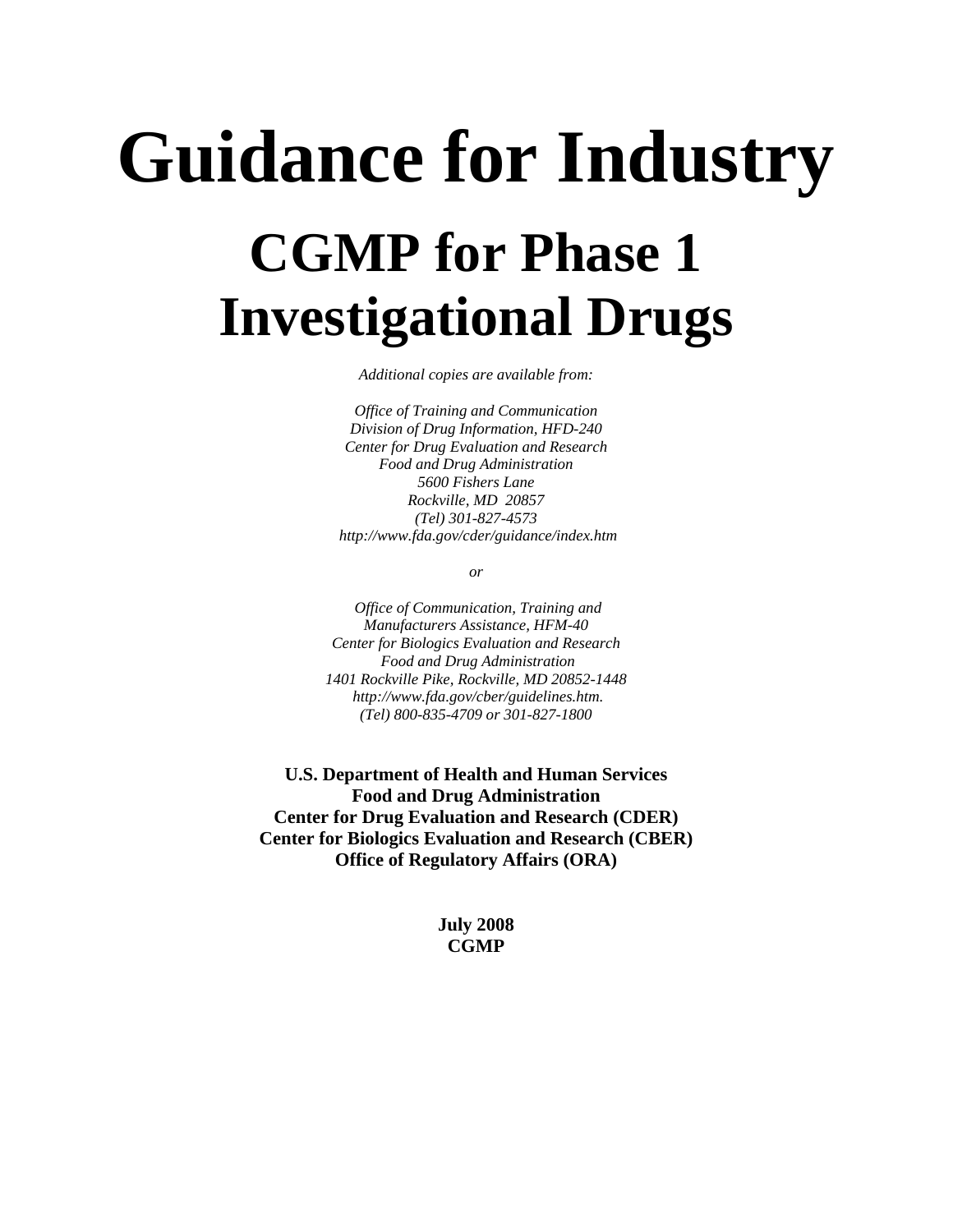## **TABLE OF CONTENTS**

| I.             |                                                          |  |
|----------------|----------------------------------------------------------|--|
| II.            |                                                          |  |
| A.             |                                                          |  |
| <b>B.</b>      |                                                          |  |
| Ш.             |                                                          |  |
| IV.            | <b>GENERAL GUIDANCE FOR COMPLYING WITH THE STATUTE 5</b> |  |
| V.             | RECOMMENDED CGMP FOR PHASE 1 INVESTIGATIONAL DRUGS  7    |  |
| A.             |                                                          |  |
| <b>B.</b>      |                                                          |  |
| $\mathbf{C}$ . |                                                          |  |
| D.             |                                                          |  |
| Е.             |                                                          |  |
| F.             |                                                          |  |
|                |                                                          |  |
| G.             |                                                          |  |
| H.             |                                                          |  |
|                |                                                          |  |
| A.             |                                                          |  |
| <b>B.</b>      |                                                          |  |
|                |                                                          |  |
| $\mathbf{C}$ . |                                                          |  |
|                |                                                          |  |
|                |                                                          |  |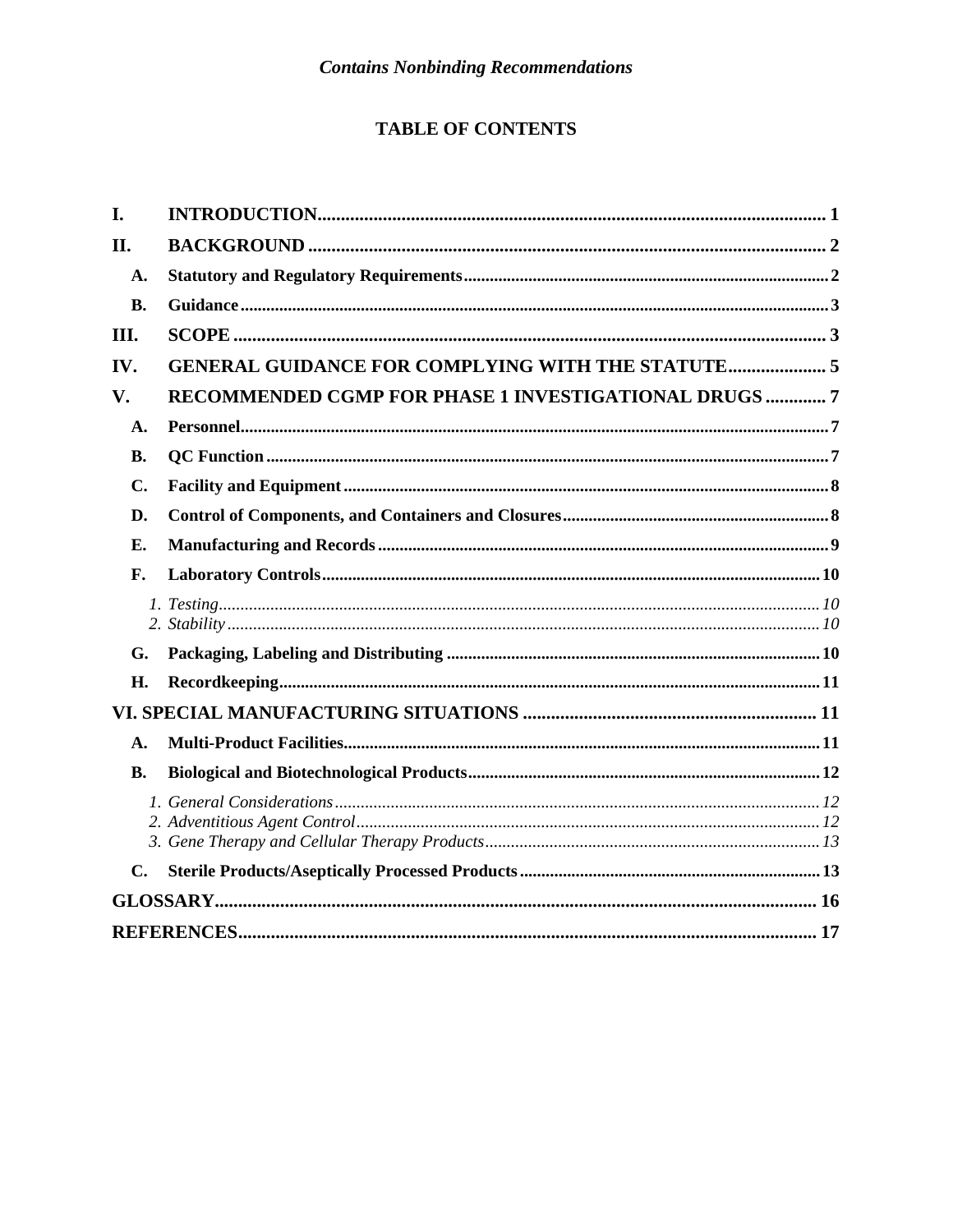## **Guidance for Industry CGMP for Phase 1 Investigational Drugs [1](#page-3-1)**

<span id="page-3-0"></span>This guidance represents the Food and Drug Administration's (FDA's) current thinking on this topic. It does not create or confer any rights for or on any person and does not operate to bind FDA or the public. You can use an alternative approach if the approach satisfies the requirements of the applicable statutes and regulations. If you want to discuss an alternative approach, contact the FDA staff responsible for implementing this guidance. If you cannot identify the appropriate FDA staff, call the appropriate number listed on the title page of this guidance.

#### **I. INTRODUCTION**

This guidance is intended to assist in applying current good manufacturing practice (CGMP) required under section  $501(a)(2)(B)$  of the Federal Food, Drug, and Cosmetic Act (FD&C Act) in the manufacture of most investigational new drugs (IND) used in phase 1 clinical trials.<sup>[2](#page-3-2)</sup> These drugs, which include biological drugs, are exempt from complying with 21 CFR part 211 under 21 CFR 210.2(c) (referred to as phase 1 investigational drugs).

Because a phase 1 clinical trial initially introduces an investigational new drug into human subjects, appropriate CGMP help ensure subject safety. This guidance applies, as part of CGMP, quality control (QC) principles to the manufacture of phase 1 investigational drugs (i.e., interpreting and implementing CGMP consistent with good scientific methodology), which foster CGMP activities that are more appropriate for phase 1 clinical trials, improve the quality of phase 1 investigational drugs, and facilitate the initiation of investigational clinical trials in humans while continuing to protect trial subjects.

This guidance replaces the guidance issued in 1991 titled *Preparation of Investigational New Drug Products (Human and Animal)* (referred to as the 1991 guidance) (Ref. 1) for the manufacture of phase 1 investigational drugs described in this guidance (see section III). However, the 1991 guidance still applies to the manufacture of investigational new products (human and animal) used in phase 2 and phase 3 clinical trials.

The guidance finalizes the draft guidance entitled "INDs—Approaches to Complying with CGMP During Phase 1" dated January 2006; and is being issued concurrently with a final rule that specifies that 21 CFR part 211 no longer applies for most investigational products (see section III), including certain exploratory products (Ref. 2) that are manufactured for use in

 $\overline{a}$ 

<span id="page-3-1"></span> $<sup>1</sup>$  This guidance has been prepared by an Agency working group with representatives from the Center for Drug</sup> Evaluation and Research (CDER), Center for Biologics Evaluation and Research (CBER), and the Office of Regulatory Affairs (ORA), at the Food and Drug Administration.

<span id="page-3-2"></span> $2^{2}$  See 21 CFR 312.21(a)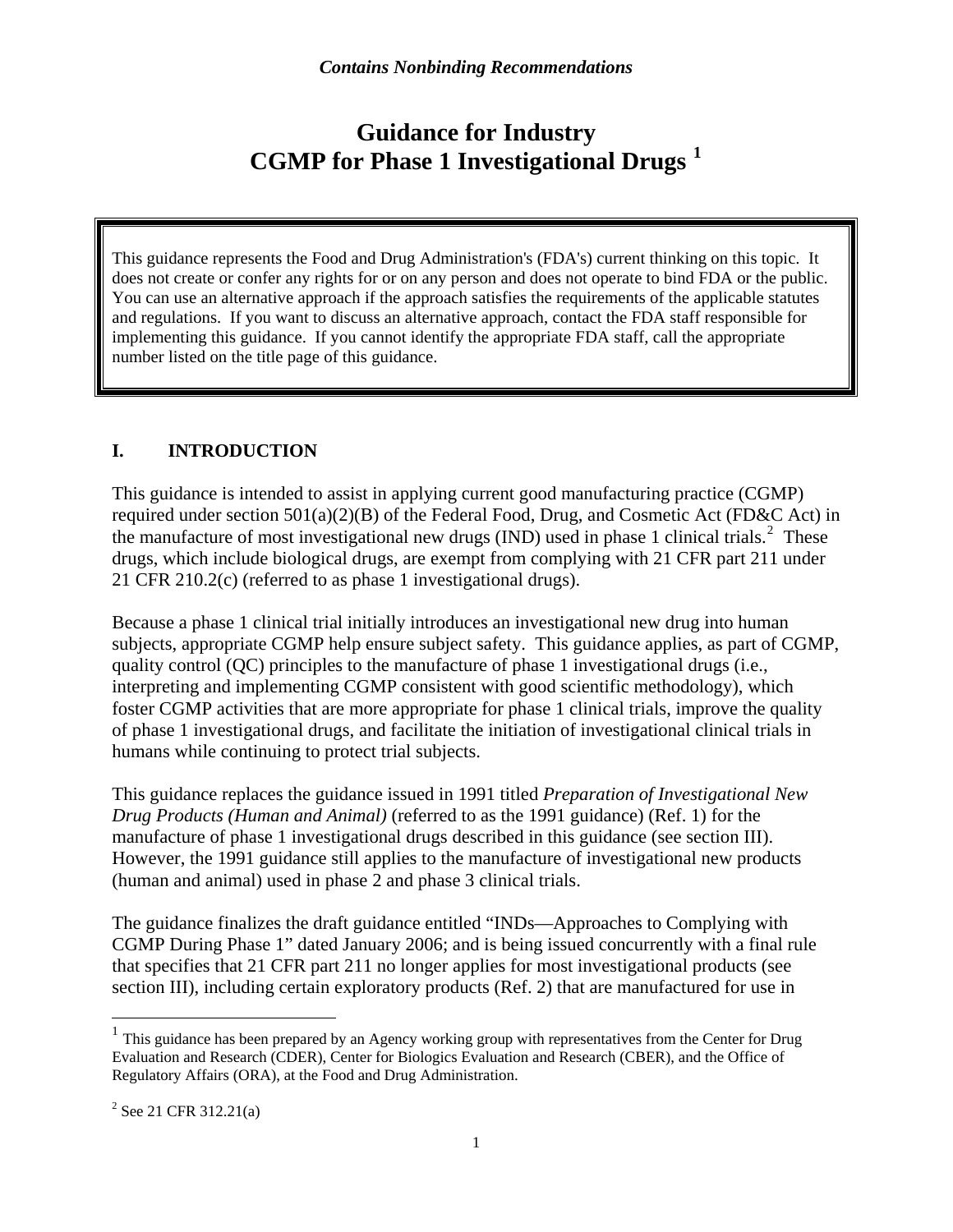<span id="page-4-0"></span>phase 1 clinical trials. The agency recommends using the approaches outlined in this guidance for complying with  $\S$  501(a)(2)(B) of the FD&C Act.

FDA's guidance documents, including this guidance, do not establish legally enforceable responsibilities. Instead, guidances describe the Agency's current thinking on a topic and should be viewed only as recommendations, unless specific regulatory or statutory requirements are cited. The use of the word *should* in Agency guidances means that something is suggested or recommended, but not required.

#### **II. BACKGROUND**

#### **A. Statutory and Regulatory Requirements**

Section  $501(a)(2)(B)$  of the FD&C Act (21 U.S.C. 351 (a)(2)(B)) requires drugs, which include IND products, to comply with current good manufacturing practice as follows:

A drug...shall be deemed adulterated...if...the methods used in, or the facilities or controls used for, its manufacture, processing, packing, or holding do not conform to or are not operated or administered in conformity with current good manufacturing practice to assure that such drug meets the requirements of this Act as to safety and has the identity and strength, and meets the quality and purity characteristics, which it purports or is represented to possess.

Based on the statutory requirement for manufacturers to follow CGMP, FDA issued CGMP regulations for drug and biological products (see 21 CFR parts 210 and 211). Although FDA stated at the time of issuance that the regulations applied to all types of pharmaceutical production, $3$  the preamble to the regulations indicated that FDA was considering proposing additional regulations governing drugs used in investigational clinical trials.

Because certain requirements in part 211, which implement §  $501(a)(2)(B)$  of the FD&C Act, were directed at the commercial manufacture of products typically characterized by large, repetitive, commercial batch production (e.g., those regulations that address validation of manufacturing processes (§ 211.110(a)), and warehousing (§ 211.142)), they may not be appropriate to the manufacture of most investigational drugs used for phase 1 clinical trials.

Section 505(i) of the FD&C Act (21 U.S.C. 355(i)) directs the Secretary of Health and Human Services to promulgate regulations for exempting from the operation of section 505 "drugs intended solely for investigational use by experts qualified by scientific training and experience to investigate the safety and effectiveness of drugs." Based on this statutory mandate, among

<span id="page-4-1"></span><sup>&</sup>lt;sup>3</sup> Preamble to the CGMP 1978, comment #49. "The Commissioner finds that, as stated in 211.1, these CGMP regulations apply to the preparation of any drug product for administration to humans or animals, including those still in investigational stages. It is appropriate that the process by which a drug product is manufactured in the development phase be well documented and controlled in order to assure the reproducibility of the product for further testing and for ultimate commercial production. The Commissioner is considering proposing additional CGMP regulations specifically designed to cover drugs in research stages."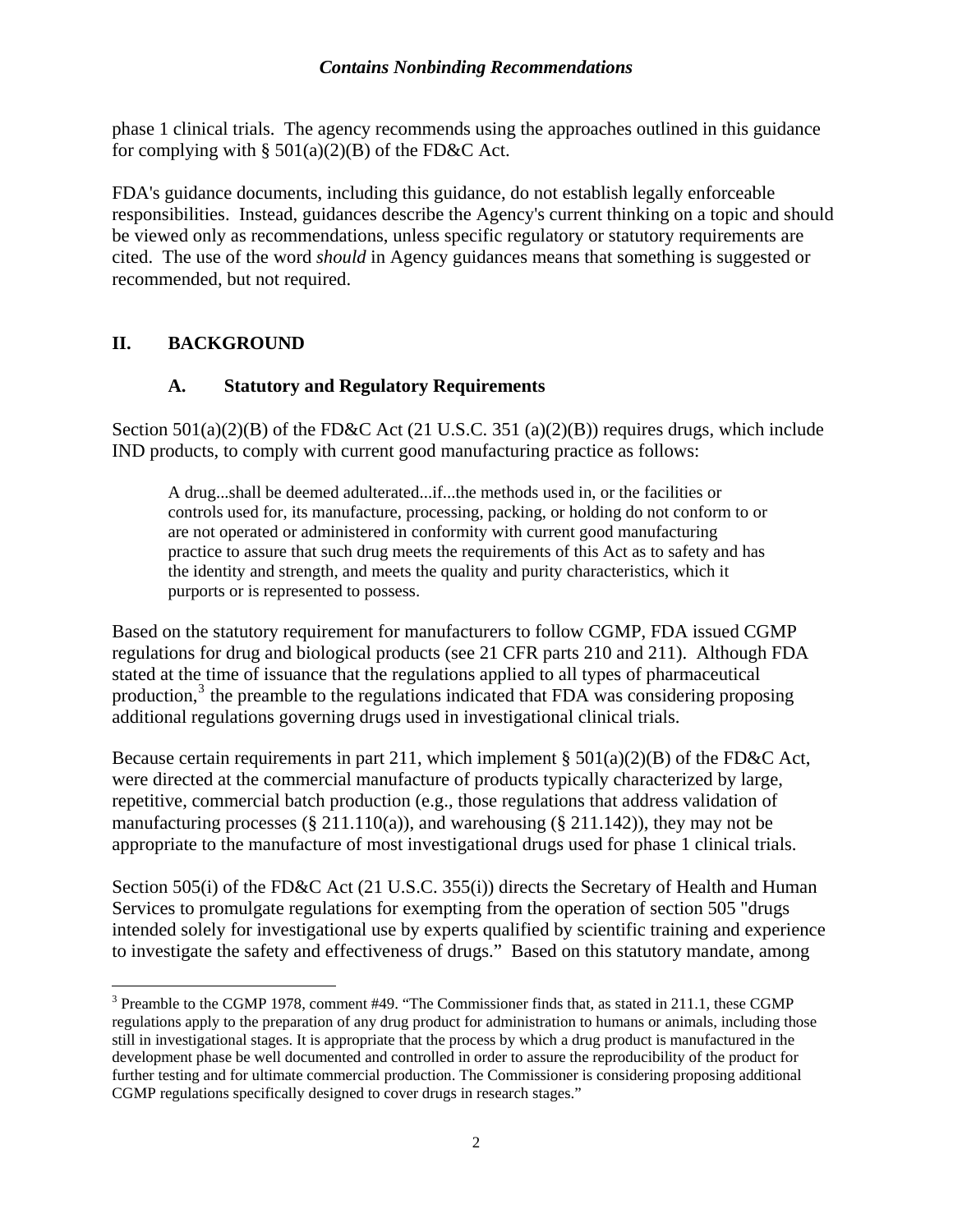<span id="page-5-0"></span>others, FDA has issued regulations governing IND products to protect human subjects enrolled in clinical trials. For example, in part 312 (21 CFR part 312), sponsors must submit chemistry, manufacturing and control (CMC) information on a drug or biological product as part of an IND application (§  $312.23(a)(7)$ ) (Refs. 1 through 6). FDA reviews the submitted IND to determine whether the phase 1 investigational drug to be used in the clinical trial is sufficiently safe to permit the trial to proceed. This determination is based, in part on whether the investigational product has the identity, strength, quality, and purity, and purported effect described in the IND application. In certain circumstances, FDA also may choose to conduct an inspection (e.g., if there is insufficient information to assess the risks to subjects or if the subjects would be exposed to unreasonable and significant risk). Finally, FDA could decide to place a proposed or ongoing phase 1 clinical trial on clinical hold or terminate the IND. FDA can also take any of these actions if there is evidence of inadequate QC procedures that would compromise the safety of an investigational product.

#### **B. Guidance**

The 1991 guidance (reprinted in 1992) did not discuss all manufacturing situations, including, for example, small- or laboratory-scale manufacture of investigational products. In addition, the 1991 guidance did not address fully FDA's expectation for an appropriate approach to manufacturing controls during different phases of investigational product development, which for most products includes a change in manufacturing scale.

This guidance describes an approach manufacturers may use to implement manufacturing controls that are appropriate for the phase 1 clinical trial stage of development. The approach described in this guidance reflects the fact that some manufacturing controls and the extent of manufacturing controls needed to achieve appropriate product quality differ not only between investigational and commercial manufacture, but also among the various phases of clinical trials. Consistent with FDA's CGMP for the 21 Century initiative, where applicable, manufacturers are also expected to implement manufacturing controls that reflect product and manufacturing considerations, evolving process and product knowledge, and manufacturing experience.<sup>[5](#page-5-2)</sup>

The 1991 guidance will continue to be relevant for the manufacture of IND investigational drugs for use during phase 2 and 3 clinical trials (Ref. 1) and for the manufacture of non-exempt phase 1 investigational drugs. Phase 2 and 3 manufacturing will continue to be subject to parts 210 and 211.

#### **III. SCOPE**

This guidance applies to investigational new drug and biological products (including finished dosage forms used as placebos) intended for human use during phase 1 development that are

<span id="page-5-1"></span> 4 See http://www.fda.gov/cder/gmp/21stcenturysummary.htm.

<span id="page-5-2"></span><sup>&</sup>lt;sup>5</sup> We are considering issuing additional guidance and/or regulations to clarify FDA's expectations with regard to fulfilling the CGMP requirements when producing investigational drugs for phase 2 and phase 3 clinical trials.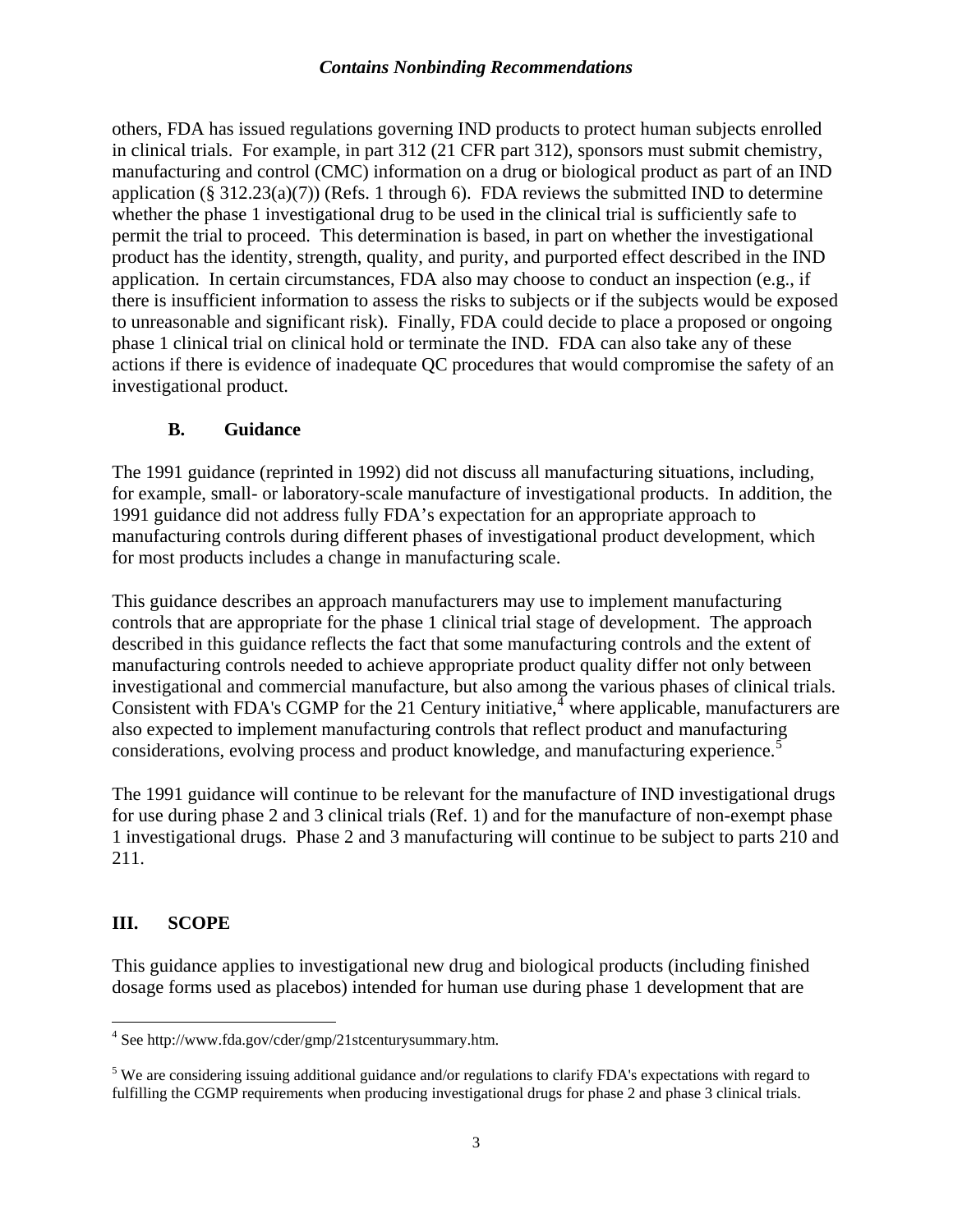subject to CGMP requirements of section  $501(a)(2)(B)$  of the FD&C Act, and are excluded from complying with the CGMP regulations in 21 CFR part 211, by operation of 21 CFR 210.2(c). These include but are not limited to:

- Investigational recombinant and non-recombinant therapeutic products
- Vaccine products
- Allergenic products
- In vivo diagnostics

 $\overline{a}$ 

- Plasma derivative products
- Blood and blood components $<sup>6</sup>$  $<sup>6</sup>$  $<sup>6</sup>$ </sup>
- Gene therapy products
- Somatic cellular therapy products (including xenotransplantation products).

This guidance applies to phase 1 investigational drugs whether they are manufactured in small- or large-scale environments because phase 1 clinical trials (21 CFR 312.21(a)) are typically designed to assess tolerability, or feasibility, for further development of a specific drug or biological product. Furthermore, if an investigational drug has already been manufactured by an IND sponsor for use during phase 2 or phase 3 clinical trials or has been lawfully marketed, manufacture of such a drug must comply (21 CFR 211.1) with 21 CFR part 211 for the drug to be used in any subsequent phase 1 clinical trials, irrespective of the trial size or duration of dosing. See 21 CFR 210.2(c).

This guidance does *not* apply to the following phase 1 investigational products:

- Human cell or tissue products regulated solely under § 361 of the Public Health Service Act
- Clinical trials for products subject to the device approval or clearance provisions of the FD&C Act
- Investigational products manufactured for phase 2 and phase 3 clinical trials<sup>[7](#page-6-1)</sup>
- Already approved products that are being used during phase 1 clinical trials (e.g., for a new indication) $<sup>6</sup>$ </sup>
- Positron Emission Topography (PET) drugs that are subject to  $\S$  501(a)(2)(C) of the FD&C Act and/or the new PET CGMP in 21 CFR part 212 when finalized

If you need clarification on the applicability of this guidance to a specific clinical trial, contact the appropriate FDA Center with responsibility for review of the IND.

<span id="page-6-0"></span><sup>&</sup>lt;sup>6</sup>We recommend you consult with the Office of Blood Research and Review, CBER, to determine circumstances when an IND would be required for blood or a blood component. Manufacturers of blood and blood components intended for transfusion and for further manufacture must still comply with the applicable regulations in 21 CFR parts 600 through 660.

<span id="page-6-1"></span><sup>&</sup>lt;sup>7</sup> Manufacture of such a drug must comply with the appropriate sections of 21 CFR part 211 for the drug to be used in any subsequent phase 1 clinical trial, irrespective of the trial size or duration of dosing.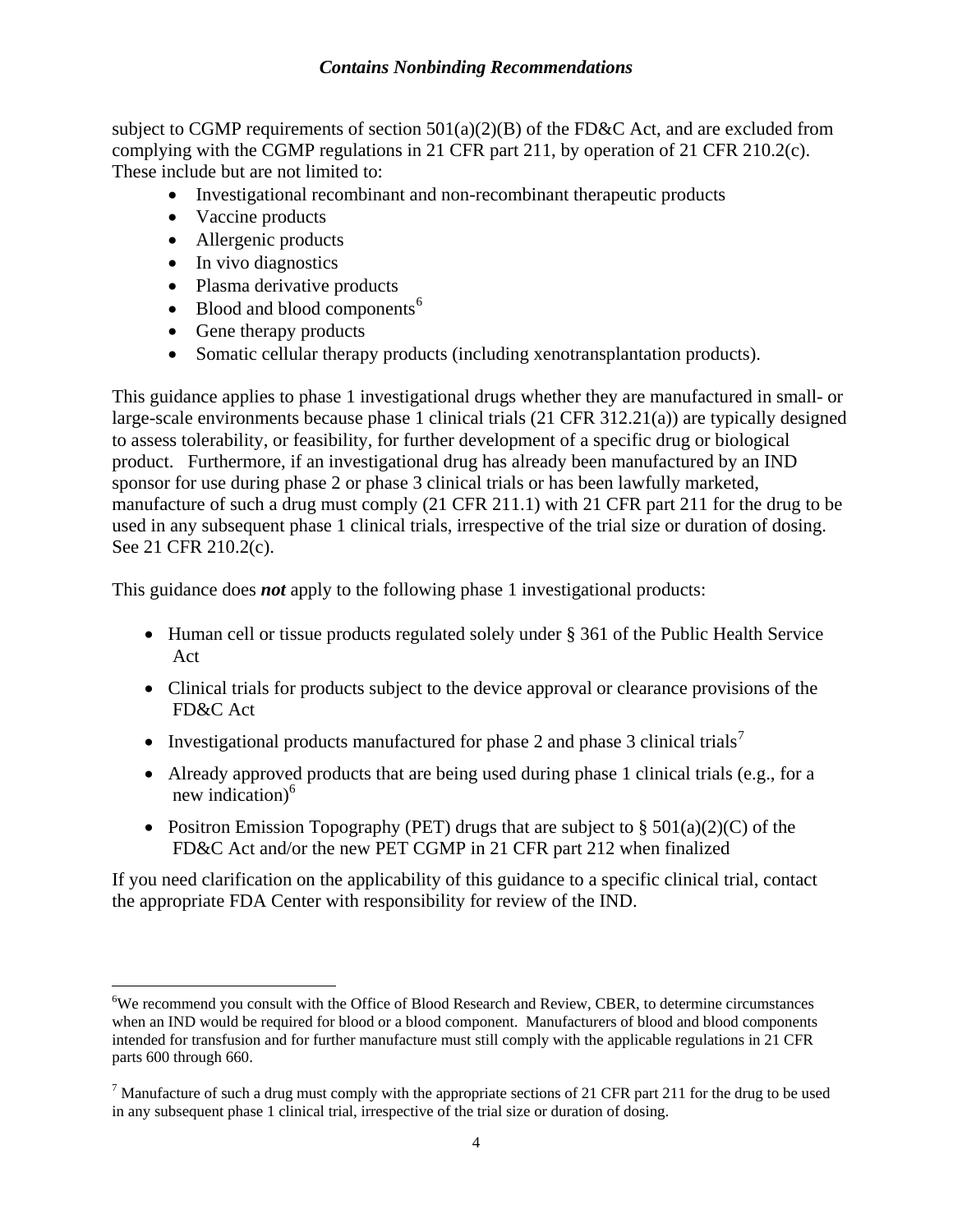<span id="page-7-0"></span>This guidance is applicable to all manufacturers of phase 1 investigational drugs, including contractors and other specialized service providers as well as IND sponsors who participate in any aspect of manufacturing.

We (FDA) recommend that you use this guidance as a companion to other FDA guidance documents describing the chemistry, manufacturing, and control (CMC) information submitted and reviewed in an IND application for phase 1 clinical trials (Refs. 1 through 6). In many cases, at this stage of development manufacture of the active pharmaceutical ingredient and the phase 1 investigational drug will be accomplished through a series of steps within a single facility. Manufacturers of new active pharmaceutical ingredients (also referred to as *API* or *drug substance*) must also conform with CGMP as required in § 501(a)(2)(B) of the FD&C Act. Limited guidance is available on CGMP for the manufacture of new API in some IND products (Ref. 3). Manufacturers of APIs should implement CGMP appropriate to the stage of clinical development and consider the recommendations described in this guidance for the manufacture of APIs used in phase 1 investigational drugs.

## **IV. GENERAL GUIDANCE FOR COMPLYING WITH THE STATUTE**

This guidance provides recommendations that manufacturers of phase 1 investigational drugs can use to comply with the statutory requirement for CGMP under  $\S 501(a)(2)(B)$  of the FD&C Act. Manufacturers should also consult other resources, such as literature and technical bulletins for additional detailed information on CGMP that complement the approaches and recommendations in this guidance.

During product development, the quality and safety of phase 1 investigational drugs are maintained, in part, by having appropriate QC procedures in effect. Using established or standardized QC procedures and following appropriate CGMP will also facilitate the manufacture of equivalent or comparable IND product for future clinical trials as needed.

Adherence to CGMP during manufacture of phase 1 investigational drugs occurs mostly through:

- Well-defined, written procedures
- Adequately controlled equipment and manufacturing environment
- Accurately and consistently recorded data from manufacturing (including testing)

Manufacturers may have acceptable alternatives to meet the objectives described in this guidance. It is the manufacturer's responsibility to provide and use such methods, facilities, and manufacturing controls to ensure that the phase 1 investigational drug meets appropriate standards of safety, identity, strength, quality, and purity. Manufacturers of phase 1 investigational drugs should consider carefully how to best ensure the implementation of standards, practices, and procedures that conform to CGMP for their specific product and manufacturing operation.

In applying appropriate CGMP, we recommend that manufacturers consider carefully the hazards and associated risks from the manufacturing environment that might adversely affect the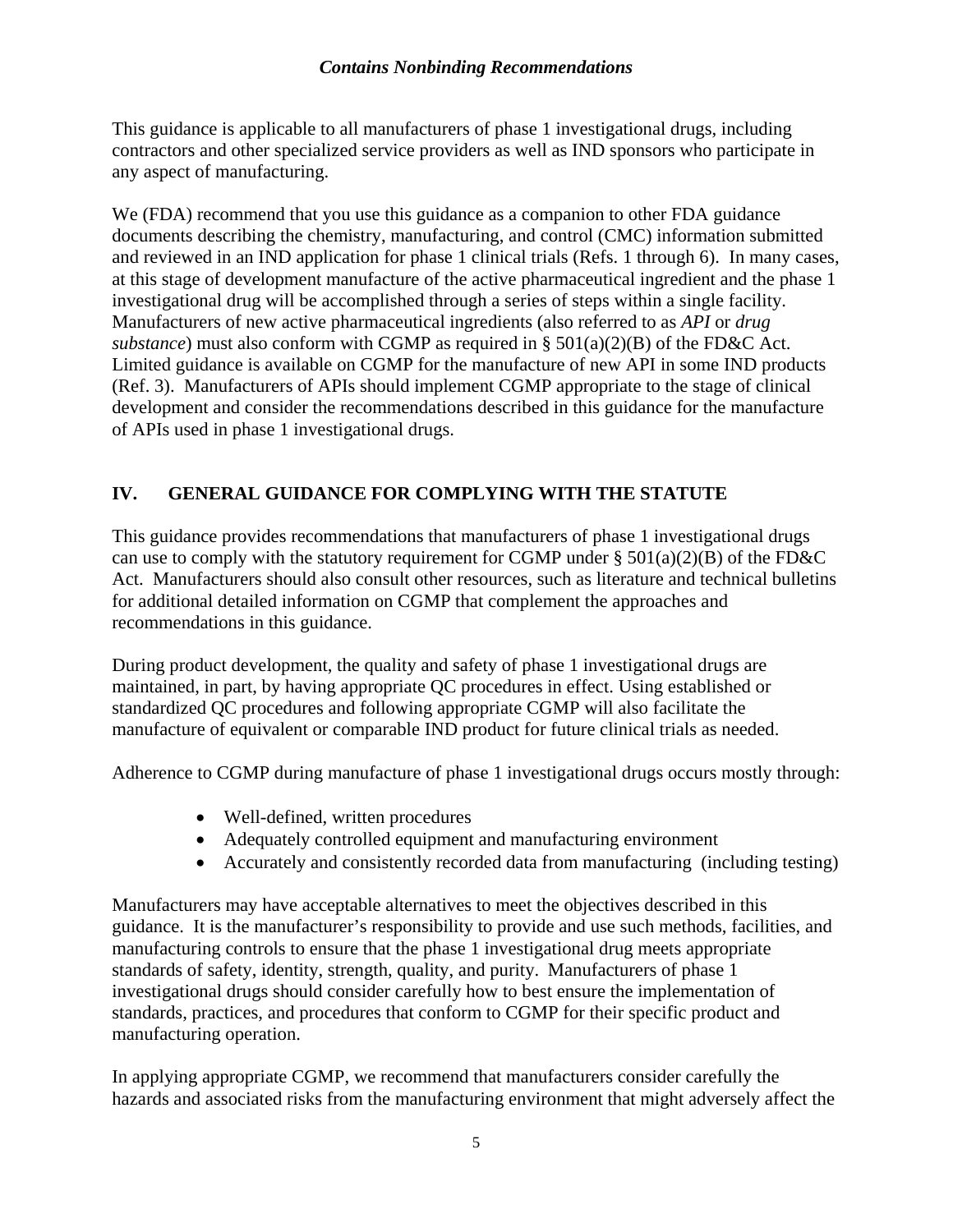quality of a phase 1 investigational drug, especially when the phase 1 investigational drug is manufactured in laboratory facilities that are not expressly or solely designed for their manufacture. For example, of particular importance is the susceptibility of a phase 1 investigational drug to contamination or cross contamination with other substances (e.g. chemicals, biologicals, adventitious agents) that may be present from previous or concurrent research or manufacturing activities.

We recommend the following steps to establish the appropriate manufacturing environment for phase 1 investigational drugs:

- A comprehensive and systematic evaluation of the manufacturing setting (i.e., product environment, equipment, process, personnel, materials) to identify potential hazards
- Appropriate actions prior to and during manufacturing to eliminate or mitigate potential hazards to safeguard the quality of the phase 1 investigational drug

Any manufacturing environment, including a laboratory, should have adequate work areas that are properly equipped and controlled for the specific operation(s) needed to manufacture a phase 1 investigational drug. Given the diversity of products and requisite manufacturing operations, not all environments may be acceptable for the manufacture of the specific phase 1 investigational drug under consideration. In these situations, you should use more suitable facilities.

A number of technologies and resources are available that can facilitate conformance with CGMP and streamline product development. Some examples include:

- Use of disposable equipment and process aids to reduce cleaning burden and chances of contamination
- Use of commercial, prepackaged materials (e.g., Water For Injection (WFI), pre-sterilized containers and closures) to eliminate the need for additional equipment or for demonstrating CGMP control of existing equipment
- Use of closed process equipment (i.e., the phase 1 investigational drug is not exposed to the environment during processing) to alleviate the need for stricter room classification for air quality
- Use of contract or shared CGMP manufacturing facilities and testing laboratories (including specialized services). For example, some academic institutions have developed shared manufacturing and testing facilities that can be used by institutional sponsors.

Under CGMP, if a sponsor or manufacturer initiates a contract with another party to perform part or all of the phase 1 investigational drug manufacturing, the sponsor or manufacturer, and contractor are both responsible for assuring that the phase 1 investigational drug is manufactured in compliance with CGMP. This assurance is achieved, in part, by having effective quality control functions (see section V.B). We recommend that the manufacturer or sponsor assess the contractor to ensure that effective quality control functions are in place.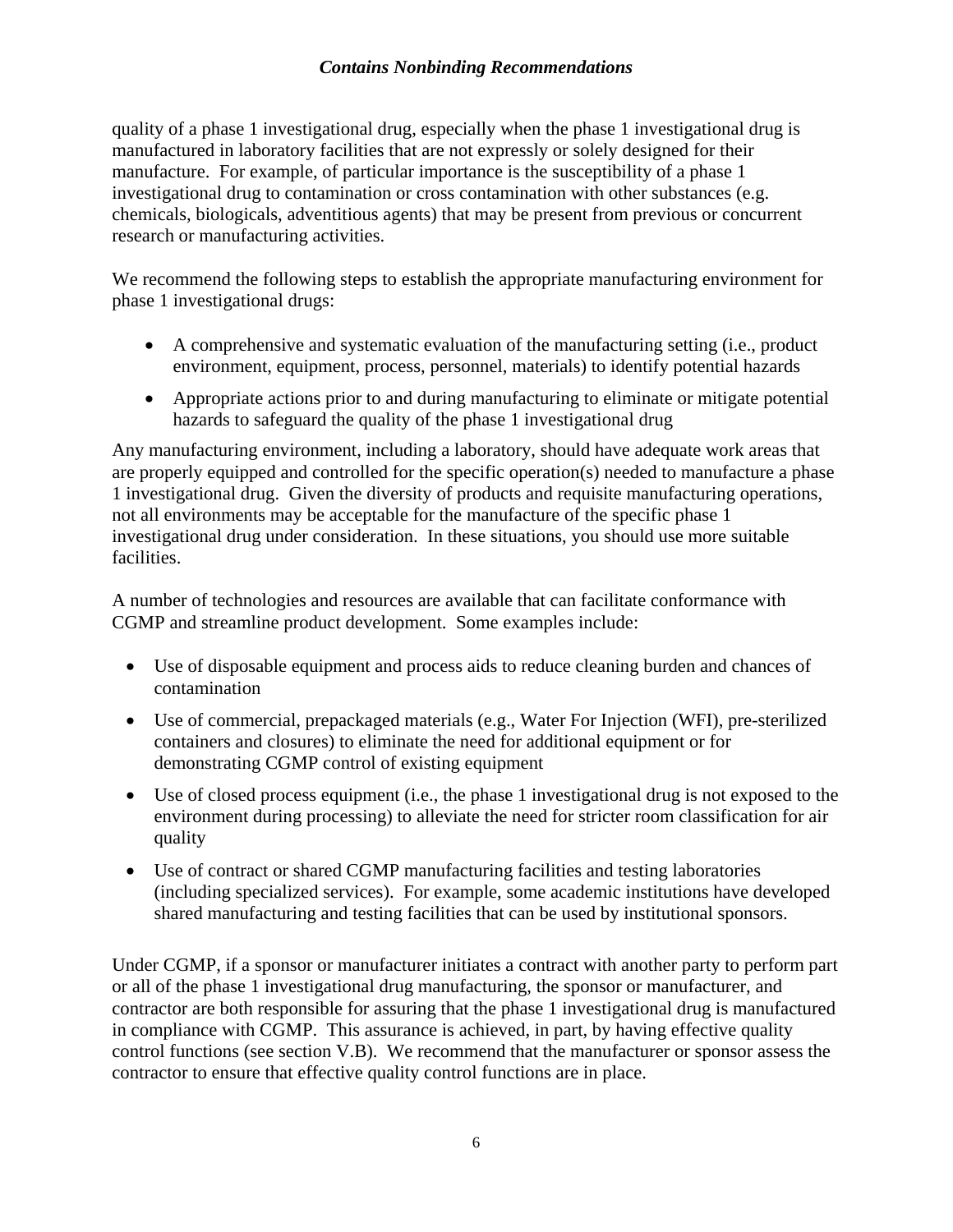## <span id="page-9-0"></span>**V. RECOMMENDED CGMP FOR PHASE 1 INVESTIGATIONAL DRUGS**

Consistent with the FD&C Act  $(\S 501(a) (2) (B))$ , CGMP must be in effect for the manufacture of each batch of investigational drug used during phase 1 clinical trials. Manufacturers should establish manufacturing controls based on identified hazards for the manufacturing setting that follow good scientific and QC principles. The following manufacturing controls are applicable to the manufacture of phase 1 investigational drugs and in some specific manufacturing situations. These recommendations provide flexibility to the manufacturers in implementing CGMP controls appropriate to their specific situation and application.

#### **A. Personnel**

All personnel should have the education, experience, and training or any combination thereof to enable each individual to perform their assigned function. In particular, personnel should have the appropriate experience to prepare the phase 1 investigational drug and be familiar with QC principles and acceptable methods for complying with the statutory requirement of CGMP, such as the recommendations described in this guidance.

#### **B. QC Function**

 $\overline{a}$ 

Every manufacturer should establish a written plan that describes the role of and responsibilities for QC functions.<sup>[8](#page-9-1)</sup> For example, a written plan should provide, at a minimum, for the following functions.

- Responsibility for examining the various materials used in the manufacture of a phase 1 investigational drug (e.g., containers, closures, in-process materials, raw materials, packaging materials, and labeling) to ensure that they are appropriate and meet defined, relevant quality standards
- Responsibility for review and approval of manufacturing procedures, testing procedures, and acceptance criteria
- Responsibility for releasing or rejecting each batch of phase 1 investigational drug based on a cumulative review of completed manufacturing records and other relevant information (e.g., procedures were followed, product tests performed appropriately, acceptance criteria met)
- Responsibility for investigating unexpected results or errors that occur during manufacturing or from complaints received and initiation of corrective action, if appropriate.

Although quality is the responsibility of all personnel involved in manufacturing, we recommend that you assign an individual(s) to perform QC functions independent of manufacturing responsibilities, especially for the cumulative review and release of phase 1 investigational drug batches.

<span id="page-9-1"></span> $8$  For some manufacturers, the Quality Control Function as described in this guidance may be assigned between a quality control and quality assurance group and may be integrated into a more comprehensive quality system.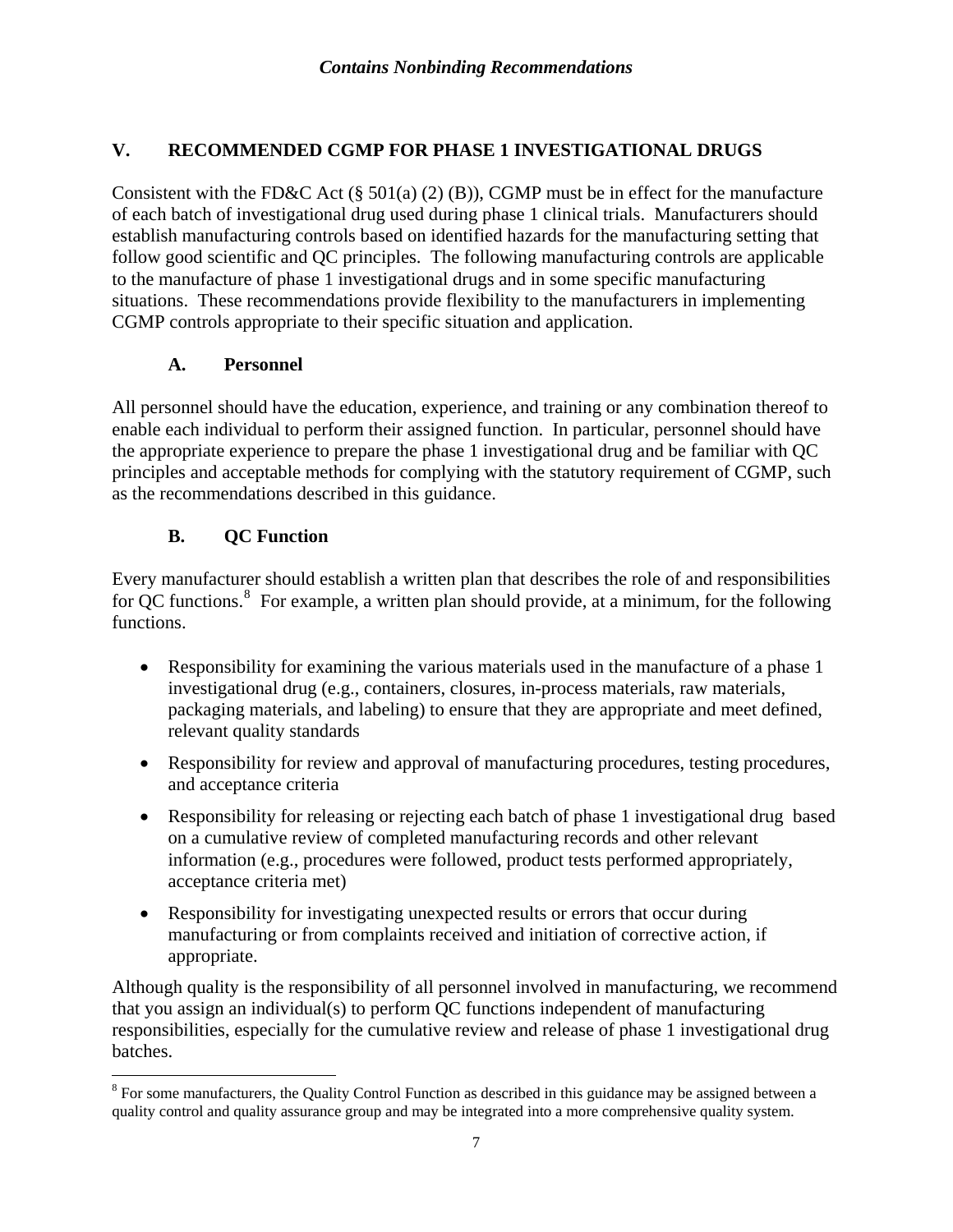<span id="page-10-0"></span>However, in very limited circumstances and depending on the size and structure of an organization, all QC functions may be performed by the same individual(s) performing manufacturing. For example, in some small operations, it may be necessary to have the same individual perform both manufacturing and QC functions, including release or rejection of each batch. However, in such circumstances, we strongly recommend that another qualified individual not involved in the manufacturing operation conduct an additional *periodic* review of manufacturing records and other QC activities.

When activities such as testing, commonly performed by dedicated QC personnel in commercial manufacture, are performed by manufacturing personnel in phase 1 studies, adequate controls should be in place (e.g., segregation of testing from manufacturing) so as to not contaminate testing or negatively affect test results.

## **C. Facility and Equipment**

Any facility used for manufacturing phase 1 investigational drugs should have adequate work areas and equipment for the intended task.

Each facility should provide the following described work area and equipment:

- Sufficient space, clean environment, appropriate construction
- Appropriate lighting, ventilation, and heating
- Appropriate cooling, plumbing, washing, and sanitation
- Appropriate equipment to maintain an air cleanliness classification suitable to the operation performed in the area. For example, appropriate air handling systems (e.g., laminar flow hoods) to aid in preventing contamination and cross-contamination of the phase 1 investigational drug.
- Appropriate equipment that will not contaminate the phase 1 investigational drug or otherwise react with, add to, or be absorbed by the phase 1 investigational drug; and that is properly maintained, calibrated, cleaned, and sanitized at appropriate intervals following written procedures.

We recommend that you identify all equipment used for a particular process and document such use in the manufacturing record. You should follow the provisions described under Sterile Products/Aseptically Processed Products (see section VI.C) for phase 1 investigational drugs prepared using aseptic processing.

Use of procedural controls in a facility promotes orderly manufacturing and aids in preventing contamination, cross contamination and mix-ups (see section VI.A).

## **D. Control of Components, and Containers and Closures**

You should establish written procedures describing the handling, review, acceptance, and control of material (i.e., components, containers, closures) used in the manufacture of a phase 1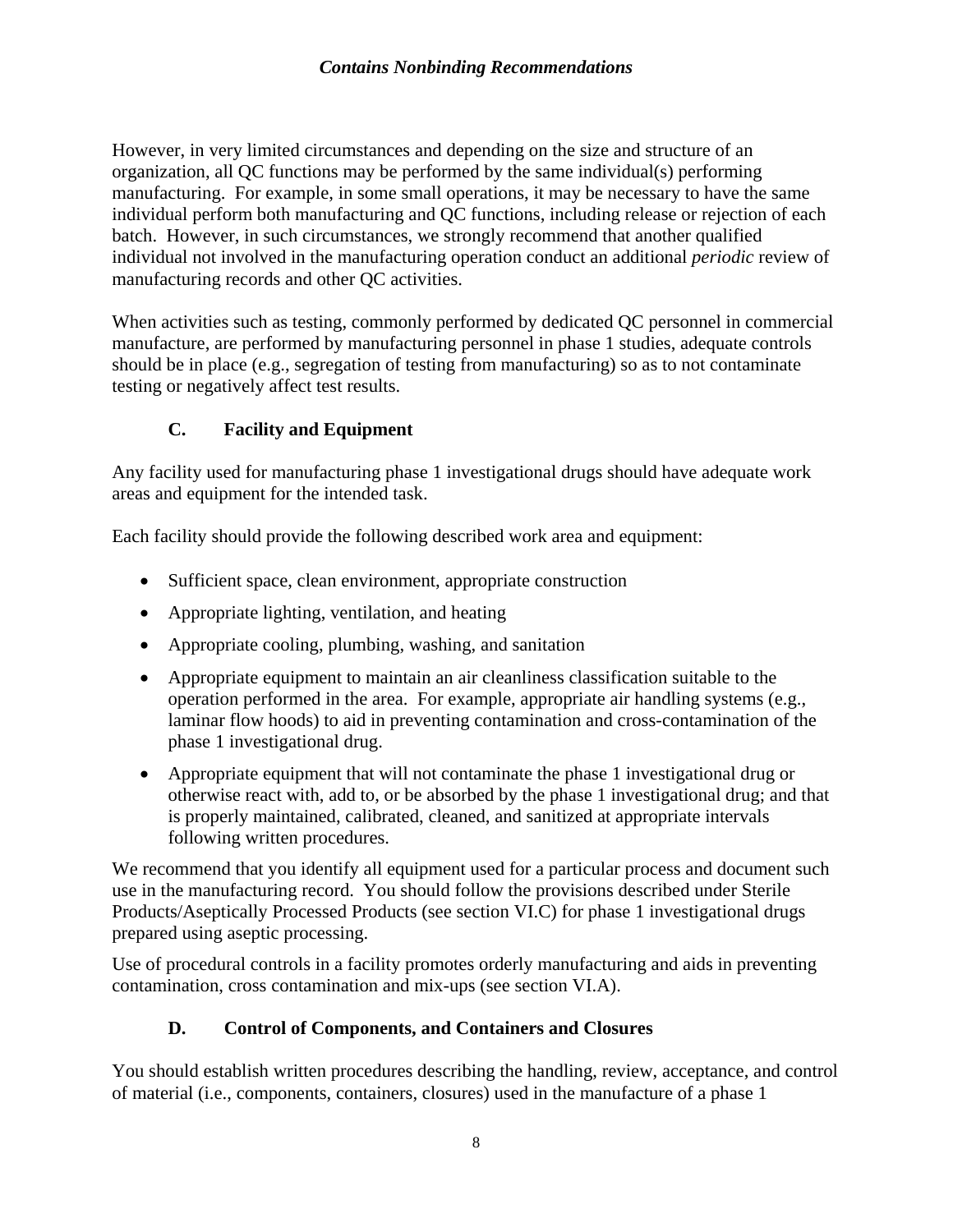<span id="page-11-0"></span>investigational drug. Materials should be controlled (e.g., segregated, labeled) until you have examined or tested the materials, as appropriate, and released them for use in manufacturing. It is important to handle and store such materials in a manner that prevents degradation or contamination.

The manufacturer should be able to identify and trace all materials used in the manufacture of a phase 1 investigational drug from receipt to use in the manufacture of each batch. We recommend that you keep a record (e.g., log book) containing relevant information on all materials. At a minimum, recorded relevant information would include receipt date, quantity of the shipment, supplier's name, material lot number, storage conditions, and corresponding expiration date.

The manufacturer should establish acceptance criteria for specified attributes on each material. For some materials, all relevant attributes or acceptance criteria may not be known at the phase 1 stage of product development. However, attributes and acceptance criteria selected for assessment should be based on scientific knowledge and experience for use in the specific phase 1 investigational drug. The material attributes and acceptance criteria will be reviewed in the IND application (Refs. 1 through 6).

We recommend that you examine the certificate of analysis (COA) and/or other documentation on each lot of material to ensure that it meets established acceptance criteria for specified attributes. For some (e.g., human and animal derived material), documentation should include information on sourcing and/or test results for adventitious agents, as appropriate. If documentation for a material is incomplete for a specified attribute, we recommend that you test for the incomplete specified attribute of the material. For each batch of the API (or drug substance), you should perform confirmatory identity testing.

#### **E. Manufacturing and Records**

The manufacture of phase 1 investigational drugs should follow written manufacturing and process control procedures that provide for the following records.

- A record of manufacturing data that details the materials, equipment, procedures used, and any problems encountered during manufacturing. We recommend that manufacturers retain records sufficient to replicate the manufacturing process. Similarly, if the manufacture of a phase 1 investigational drug batch is initiated but not completed, we recommend that the record include an explanation of why manufacturing was terminated.
- A record of changes in procedures and processes used for subsequent batches along with the rationale for any changes
- A record of the microbiological controls that have been implemented (including written procedures) for the production of sterile-processed phase 1 investigational drugs that are covered by this guidance. You should follow the recommendations for use of aseptic techniques and the control of in-process materials, components, and container closures designed to prevent microbial and endotoxin contamination (see section VI.C).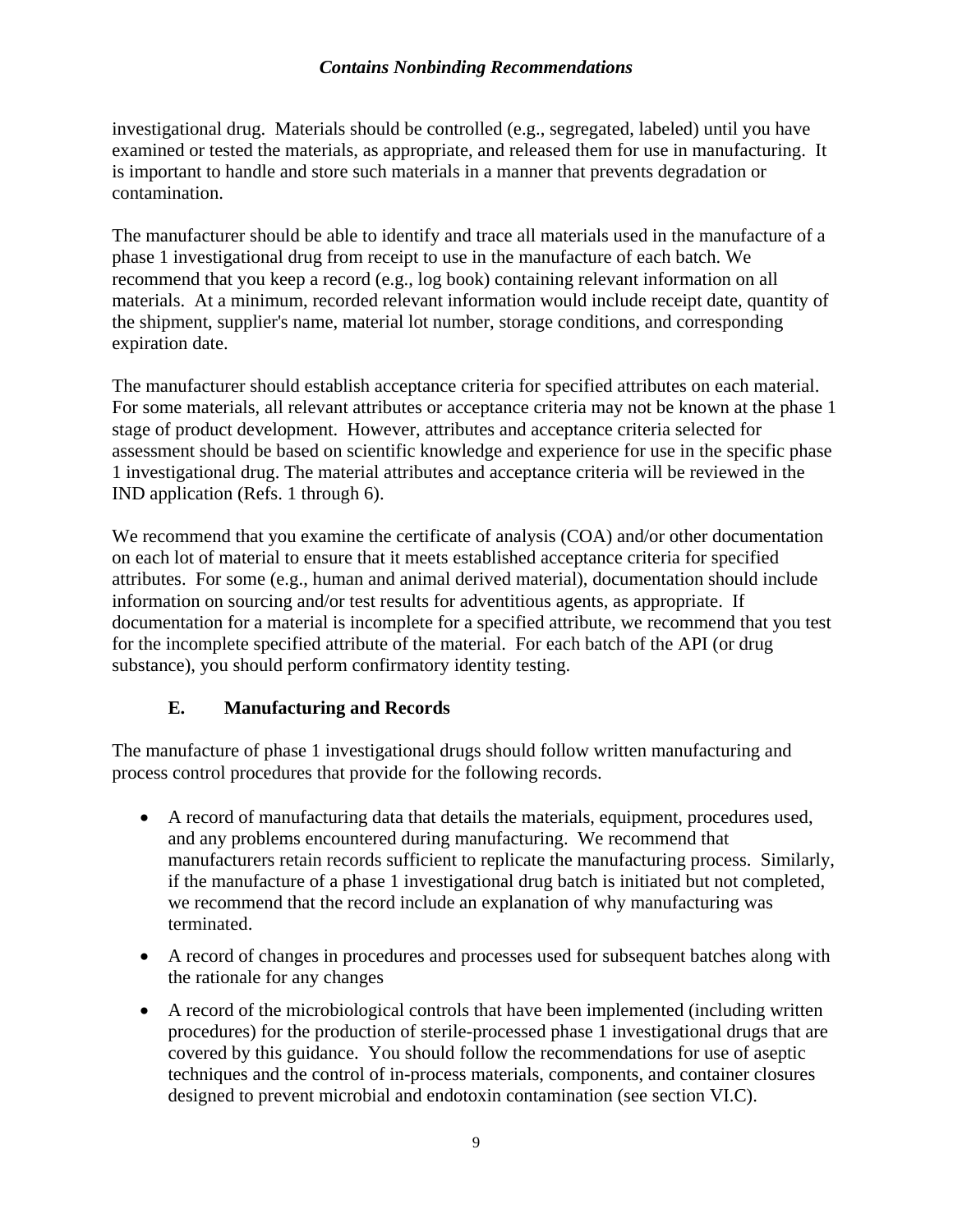## <span id="page-12-0"></span>**F. Laboratory Controls**

## *1. Testing*

Laboratory tests used in manufacturing (e.g., testing of materials, in-process material, packaging, drug product) should be scientifically sound (e.g., specific, sensitive, and accurate), suitable and reliable for the specified purpose. You should perform tests under controlled conditions and follow written procedures describing the testing methodology. You should maintain records of all test results, procedures, and changes in procedures.

You should perform laboratory testing of the phase 1 investigational drug to evaluate quality attributes including those that define the identity, strength, potency, purity, as appropriate. Specified attributes should be monitored, and acceptance criteria applied appropriately. For known safety-related concerns, specifications should be established and met. For some phase 1 investigational drug attributes, all relevant acceptance criteria may not be known at this stage of development. This information will be reviewed in the IND submission (Refs. 1 through 6).

To ensure reliability of test results, we recommend that you calibrate laboratory equipment at appropriate intervals and maintain the equipment according to established written procedures. We recommend that personnel verify that the equipment is in good working condition when samples are analyzed (e.g., system suitability).

You should retain a representative sample from each batch of phase 1 investigational drug. We recommend retention of both the API and phase 1 investigational drug in containers used in the clinical trials*.* When feasible, we recommend that the sample consist of a quantity adequate to perform additional testing or investigation if required at a later date (e.g., twice the quantity necessary to conduct release testing, excluding testing for pyrogenicity and sterility). We recommend that you appropriately store and retain the samples for at least two years following clinical trial termination, or withdrawal of the IND application.

*2. Stability* 

We recommend initiation of a stability study using representative samples of the phase 1 investigational drug to monitor the stability and quality of the phase 1 investigational drug during the clinical trial (i.e., date of manufacture through date of last administration).<sup>[9](#page-12-1)</sup>

## **G. Packaging, Labeling and Distributing**

The phase 1 investigational drug should be suitably packaged to protect it from alteration, contamination, and damage during storage, handling, and shipping. You should establish written procedures for controlling packaging, labeling, and distribution operations. We recommend the use of appropriate measures (e.g., product segregation, label reconciliation, verify operations by a second person, confirmatory laboratory testing, QC review) to achieve effective control

<span id="page-12-1"></span><sup>&</sup>lt;sup>9</sup> IND regulations require information sufficient to assure the drug product's stability during the planned studies (see 21CFR 312.23(a)(7)(iv) (b)).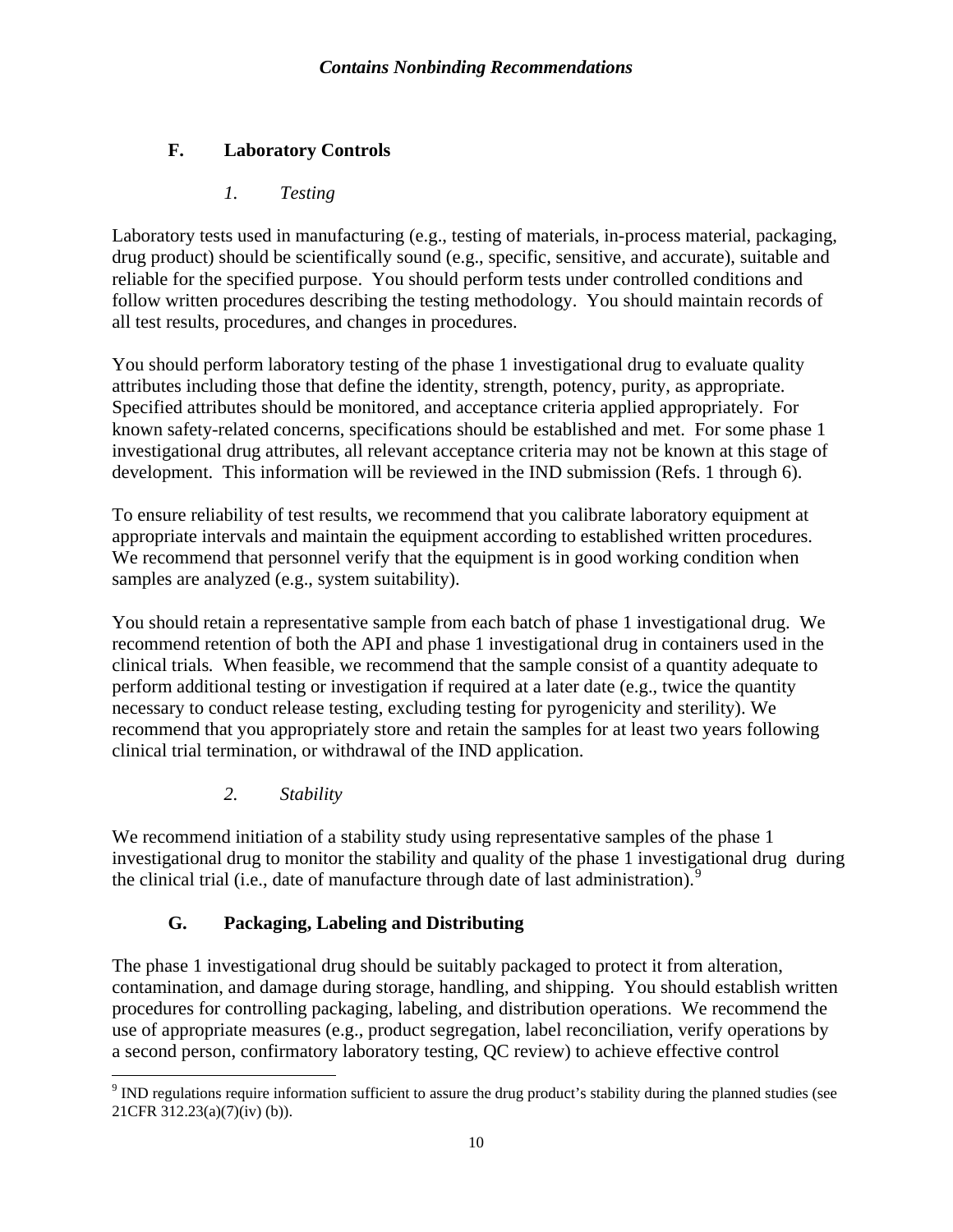<span id="page-13-0"></span>especially in situations where the potential for mix-ups is more likely (e.g., use of placebo, blinded trials, multiple strengths).

As it relates to phase 1 clinical trials, distribution includes the transport of a phase 1 investigational drug covered by this guidance to clinical investigators. You should handle phase 1 investigational drugs in accordance with labeled conditions (e.g., temperature) to ensure retention of the quality of the product. A distribution record of each batch of phase 1 investigational drug must be sufficiently detailed to allow traceability and facilitate recall of the phase 1 investigational drug if necessary (§ 312.57(a)).<sup>[10](#page-13-1)</sup>

## **H. Recordkeeping**

As indicated in previous sections, manufacturers should keep complete records relating to the quality and operation of the manufacturing processes, including but not limited to:

- Equipment maintenance and calibration
- Manufacturing records and related analytical test records
- Distribution records
- QC functions (as defined in section V.B)
- Component records
- Deviations and investigations
- Complaints

Under § 312.57(c), sponsors must retain records for at least two years after a marketing application is approved for the drug, or if an application is not approved for the drug, until two years after shipment and delivery of the drug for investigational use is discontinued and FDA is notified.

## **VI. SPECIAL MANUFACTURING SITUATIONS**

## **A. Multi-Product Facilities**

We recommend that you manufacture only one phase 1 investigational drug at any given time, in an area or room separate from unrelated activities. However, you could use the same area or room for multiple purposes, including manufacture of other investigational products or laboratory research, provided that appropriate cleaning and procedural controls are in place to ensure that there is no carry-over of materials or products, or mix-ups. In such cases, the design or layout of an area should promote the orderly handling of materials and equipment, the prevention of mix-ups, and the prevention of contamination of equipment or product by substances, previously manufactured products, personnel, or environmental conditions.

Examples of procedural controls could include procedures for clearing the room of previous product materials, product segregation, component segregation, and use of unique product

<span id="page-13-1"></span> $\overline{a}$  $^{10}$  IND regulation 21 CFR 312.57 governs the retention of all records required by Part 312 (see 21 CFR 312.57).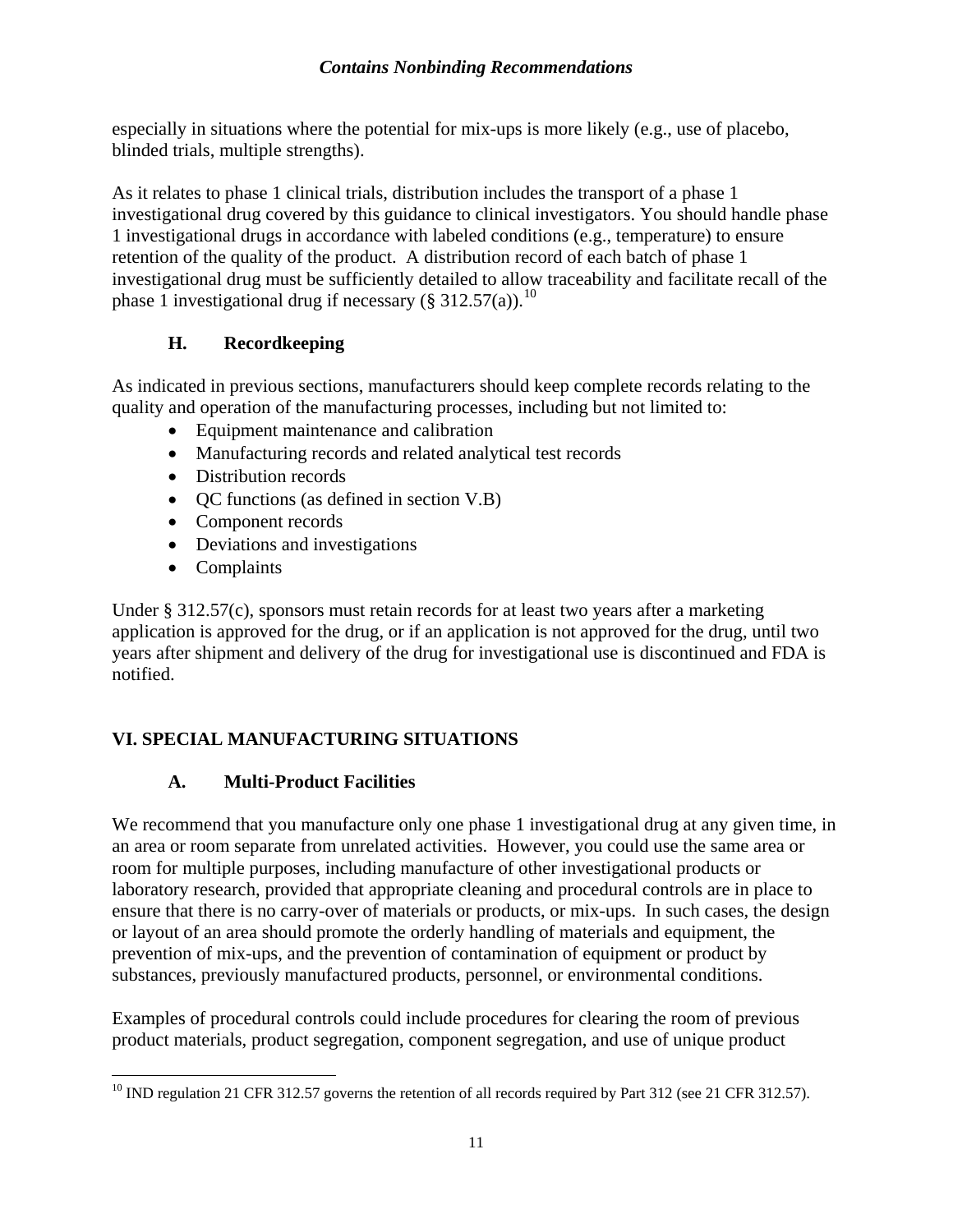<span id="page-14-0"></span>identifiers. We recommend that you periodically evaluate the implemented procedural controls for their effectiveness. You should take appropriate corrective action when indicated by the evaluation or when other events warrant.

#### **B. Biological and Biotechnological Products**

#### *1. General Considerations*

The manufacturing process is critical to ensure the correct composition, quality, and safety of biological and biotechnology products. For these products, it can be difficult to distinguish changes in quality attributes, or predict the impact of observed changes in quality attributes on safety. This is especially true for phase 1 clinical trials where knowledge and understanding of a phase 1 investigational drug is limited and where comprehensive product characterization is often unavailable, especially for products that are difficult to characterize. Therefore, it is critical to carefully control and record the manufacturing process in conjunction with appropriate testing to reproduce a comparable phase 1 investigational drug as may be necessary. Properly stored retained samples (e.g., API or drug substance, in-process material, phase 1 investigational drug) that can be subsequently analyzed for comparison, can provide important links in reproducing comparable biological and biotechnological products.

You should have in place appropriate equipment and controls in manufacturing to ensure that unit operations with safety-related functions (e.g., viral clearance, virus/toxin attenuation, pasteurization) perform their function with a high degree of assurance. Specific testing may also serve to complement these functions. In manufacturing, you should use testing for safety-related purposes such as viral loads, bioburden, detoxification of bacterial toxins, virus clearance (i.e., removal or inactivation), and removal of residual substances (e.g., antibiotics, chemicals) as appropriate (see section VI.B.2).

#### *2. Adventitious Agent Control*

When evaluating the manufacturing environment for biological and biotechnology phase 1 investigational drugs, it is of particular importance to evaluate for susceptibility to contaminate the environment with biological substances, including microbial adventitious agents (e.g., bacterial, viral, mycoplasm), that may remain from previous research or manufacturing activities.

Some biological and biotechnology phase 1 investigational drugs, including those made from pathogenic microorganisms, spore-forming microorganisms, transgenic animals and plants, live viral vaccines, and gene therapy vectors, warrant additional containment considerations. We encourage you to discuss such containment issues with the applicable Center within FDA (i.e., product and facility group with responsibility for the product) prior to engaging in manufacturing.

In addition to the recommendation in section VI.A, multi-product facilities should have in place cleaning and testing procedures that ensure prevention and/or detection of contamination by adventitious agents. To the extent possible, we recommend the use of dedicated equipment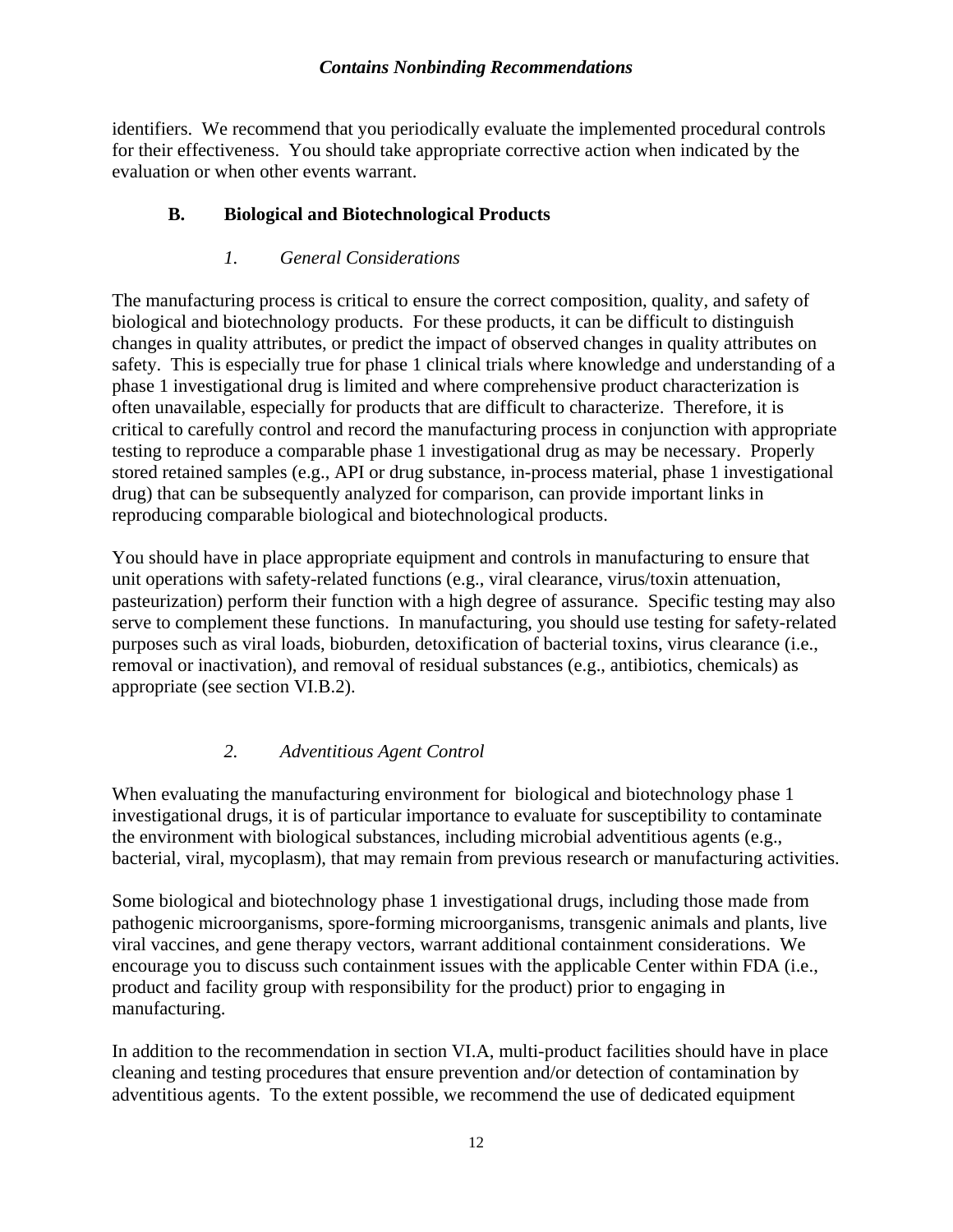<span id="page-15-0"></span>and/or disposable parts (e.g., tubing) for this reason. For multi-product areas, you should establish procedures to prevent cross-contamination, and to demonstrate removal of the previously manufactured product from shared equipment and work surfaces, especially if live viral and vector processing occurs in a manufacturing area.

#### *3. Gene Therapy and Cellular Therapy Products*

Due to the wide variety and unique manufacturing aspects of investigational gene and cellular therapy products, manufacturers should consider the appropriateness of additional or specialized controls. Although you should manufacture phase 1 investigational cell and gene therapy products following the recommendations in this guidance, we recognize that it may not be possible to follow each recommendation. For example, with some cellular products, it may be impossible to retain samples of the final cellular product due to the limited amounts of material available. Therefore, we recommend that you include your justification for adopting additional controls or alternative approaches to the recommendations in this guidance in the records on the phase 1 investigational drug.

In some cases, investigational gene and cellular therapy products may be manufactured as one batch per subject in phase 1 clinical trials (e.g., gene vector modified autologous cell products, autologous cell products). Manufacture of multiple batches will allow manufacturing and testing information to accumulate in an accelerated manner as compared to more conventional products. As manufacturing methods and assays used for testing can be novel for these products, it is important to monitor manufacturing performance to ensure product safety and quality.

When manufacturing multiple batches of the same phase 1 investigational drug, we recommend that manufacturers periodically conduct and document internal performance reviews. We recommend that this review assess whether the manufacturing process is optimal to ensure overall product quality. Based on the review, appropriate modifications and corrective actions can be taken to control procedures and manufacturing operations.

## **C. Sterile Products/Aseptically Processed Products**

Because product sterility is a critical element of human subject safety, you should take special precautions for phase 1 investigational drugs that are intended to be sterile. You should give thorough consideration to implementing appropriate controls for aseptic processing to ensure a sterile phase 1 investigational drug. The guidance issued by FDA on aseptic processing is a good reference when using aseptic processing (Ref. 7). Particular manufacturing controls include:

- Conducting aseptic manipulation in an aseptic workstation (e.g., laminar air flow workbench, biosafety cabinets, or barrier isolator system) under laminar airflow conditions that meet Class A, ISO 5. You should perform all manipulations of sterile products and materials under aseptic conditions.
- Conducting a process simulation using bacterial growth media to demonstrate that the aseptic processing/controls and production environment are capable of producing a sterile drug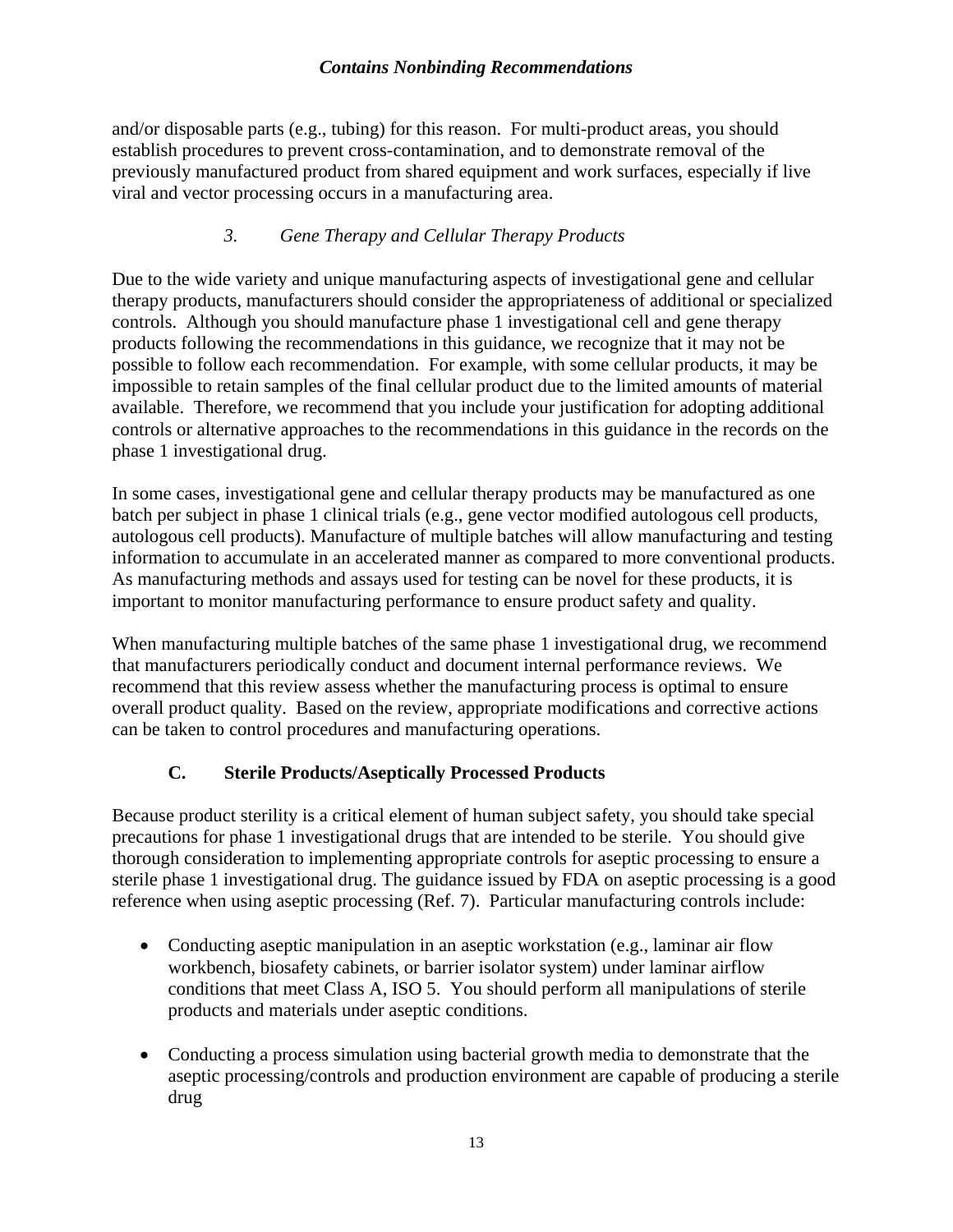- Performing environmental monitoring of the aseptic workstation during processing to ensure appropriate microbiological control. Such monitoring may include microbial monitoring by settling plates or by active air monitoring.
- Disinfecting the entire aseptic workstation as appropriate to the nature of the operations (e.g., before aseptic manipulation, or between different operations during the same day)
- Ensuring proper workstation installation and placement (e.g., workstations sufficiently separated to allow appropriate airflow) and ensuring that items within a laminar airflow aseptic workstation do not interrupt the unidirectional airflow
- Disinfecting gloves or changing them frequently when working in the laminar flow hood
- Disinfecting the surface of nonsterile items (e.g., test tube rack, and the overwrap for sterile syringes and filters) with sterile disinfectant solution before placing them in the laminar flow hood
- Documenting and following all procedures intended to maintain the sterility of the components, in-process materials, and final phase 1 investigational drug
- Demonstrating that the test article does not interfere with the sterility tests (e.g., USP)  $\langle 71 \rangle$
- Employing aseptic technique and control of microbiological impurities in components designed to prevent microbial and endotoxin contamination
- Training personnel in using aseptic techniques
- Verifying that the equipment is suitable for its intended use, i.e., sterilization (e.g., autoclave, hot air oven); performing appropriate calibration of temperature probes used to monitor the sterilization cycle; using suitable and qualified biological indicators; and retaining maintenance and cycle run log records
- Demonstrating that the sterilization method for sterile components and disposable equipment (e.g., filters, bags, containers/ stoppers) is suitable and creating documentation that supports the appropriate use and shelf life of sterile components and equipment
- Ensuring that release of the final phase 1 investigational drug by the QC unit, or designated individual, includes an acceptable review of manufacturing records that demonstrate aseptic procedures and precautions were followed
- Ensuring that final phase 1 investigational drugs are not released until acceptable results of sterility testing are known. We understand that you may have to release a phase 1 investigational drug with a short shelf-life (e.g., radiopharmaceutical, cellular product) based on results from relevant tests (e.g., assessment of sterile filtration by bubble point filter integrity test, cell product — an in-process test result and a negative gram stain, or other rapid microbial detection test and negative endotoxin test on the final product) while results of the sterility test are pending. When you obtain positive results or other relevant results from sterility testing, we recommend that you perform an investigation to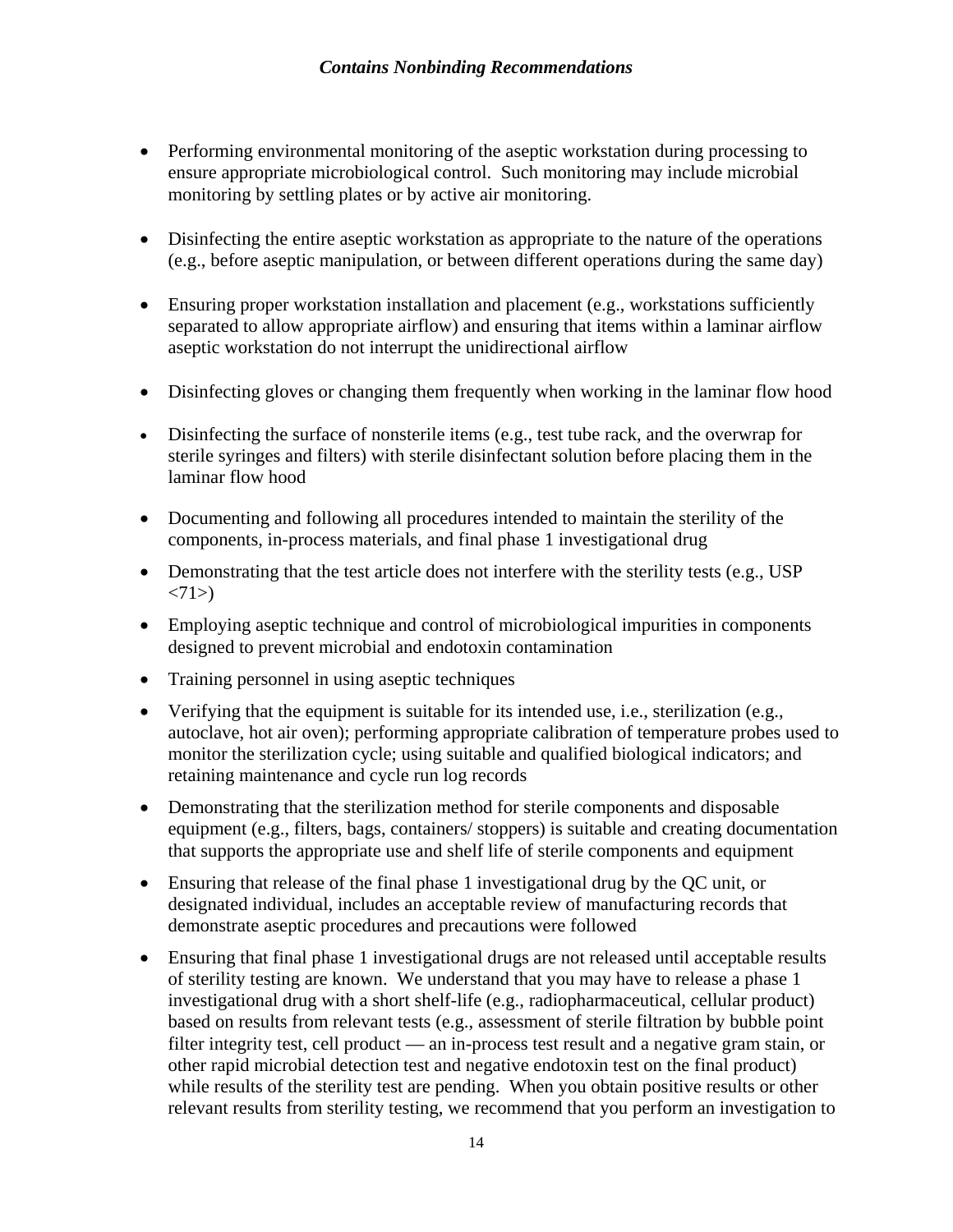determine the cause of contamination followed by corrective action, if warranted. You should notify the person responsible for the associated clinical trials so appropriate action can be taken.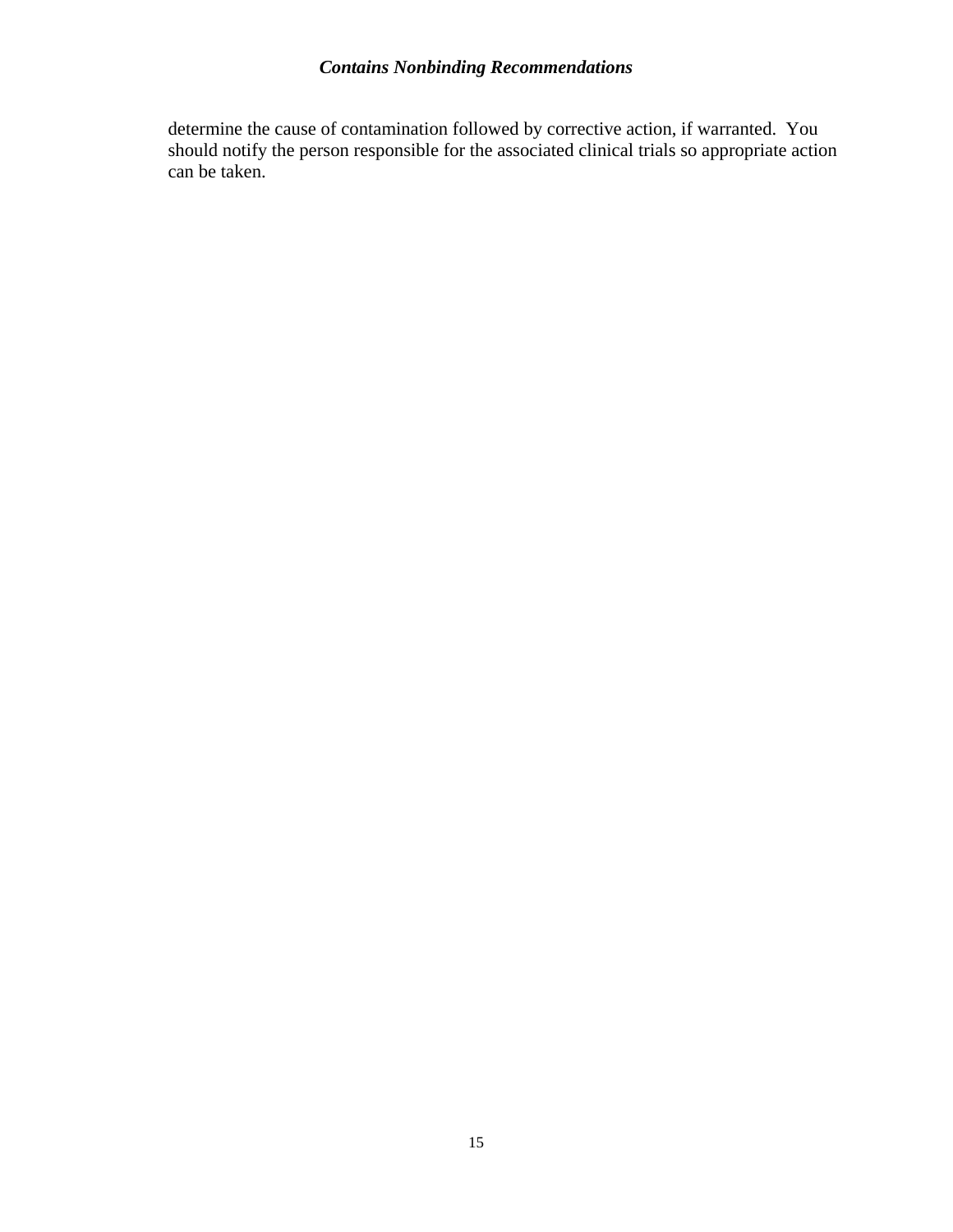## **GLOSSARY**

<span id="page-18-0"></span>**Acceptance Criteria** means numerical limits, ranges, or other suitable measures of test results necessary to determine acceptance of the drug substance, drug products, or materials at stages of their manufacture.

**Active Pharmaceutical Ingredient (API)** *(or drug substance***)** means any substance or mixture of substances intended to be used in the manufacture of a drug (medicinal) product and that, when used in the production of a drug, becomes an active ingredient of the drug product. Such substances are intended to furnish pharmacological activity or other direct effect in the diagnosis, cure, mitigation, treatment, or prevention of disease or to affect the structure and function of the body.

**Batch** means a specific quantity of a drug or other material intended to have uniform character and quality, within specified limits, and is manufactured according to a single manufacturing order during the same cycle of manufacture.

**Component** means any ingredient intended for use in the manufacture of a drug product, including those that may not appear in such drug product.

**Contamination** means the undesired introduction of impurities of a chemical or microbiological nature, or of foreign matter, into or onto a raw material, in-process material, or phase 1 investigational drug during manufacturing, sampling, packaging or repackaging, storage, or transport.

**Cross-Contamination** means contamination of a material or phase 1 investigational drug with another material or product.

**Drug product** means a finished dosage form (e.g., tablet, capsule, solution) that contains an active drug ingredient generally, but not necessarily, in association with inactive ingredients. The term also includes a finished dosage form that does not contain an active ingredient, but is intended to be used as a placebo.

**In-process material** means any material fabricated, compounded, blended, or derived by chemical reaction (e.g., intermediate) that is manufactured for, and used in, the preparation of the phase 1 investigational drug.

**Phase 1 investigational drug – a** new drug or biological drug that is used in phase 1 of a clinical investigation. The term also includes a biological product that is used in vitro for diagnostic purposes.

**Multiproduct** means more than one approved product, licensed product, IND drug; or separate process.